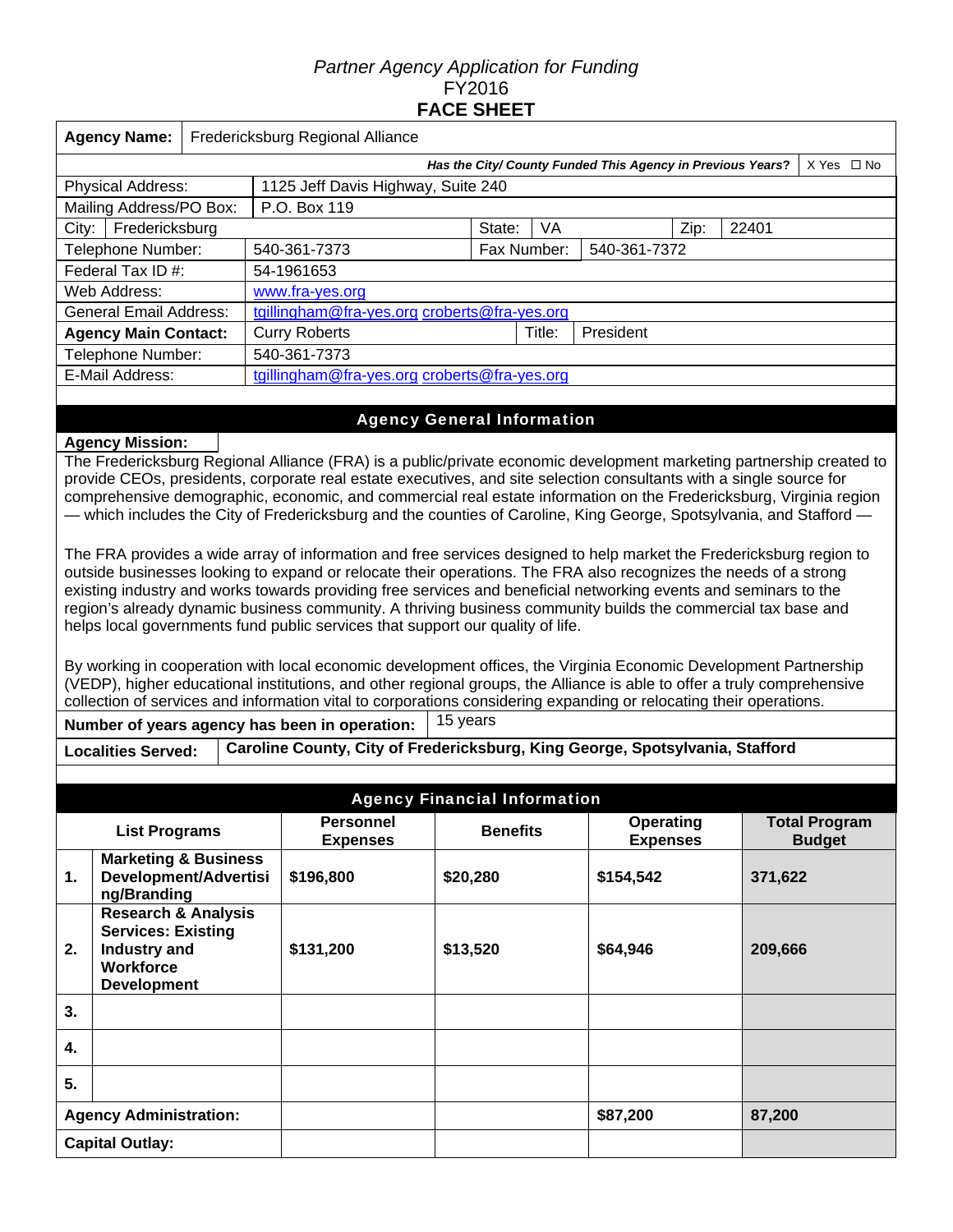| <b>Total Agency Budget:</b>                                                                                                                                                                                                           |  |                             |                     | \$668,488                                                       |  |                                   |                |  |
|---------------------------------------------------------------------------------------------------------------------------------------------------------------------------------------------------------------------------------------|--|-----------------------------|---------------------|-----------------------------------------------------------------|--|-----------------------------------|----------------|--|
| If your application includes funding increases for personnel (to include new positions or merit / COLA increases), please check here and<br>$\Box$<br>explain in detail the need for this type of increase under each program budget. |  |                             |                     |                                                                 |  |                                   |                |  |
| <b>Submission Checklist:</b><br>(include 1 copies of each)                                                                                                                                                                            |  | $\Box$ IRS 501(c)(3) Letter | $\Box$ Audit Report | □ Current Financial statement<br>(with Audit Management Letter) |  |                                   | $\Box$ IRS 990 |  |
| $\Box$ Accountant Contact Information                                                                                                                                                                                                 |  | $\Box$ Organizational Chart |                     | □ Current Board Roster<br>(with contact information)            |  | □ Agency's Current Strategic Plan |                |  |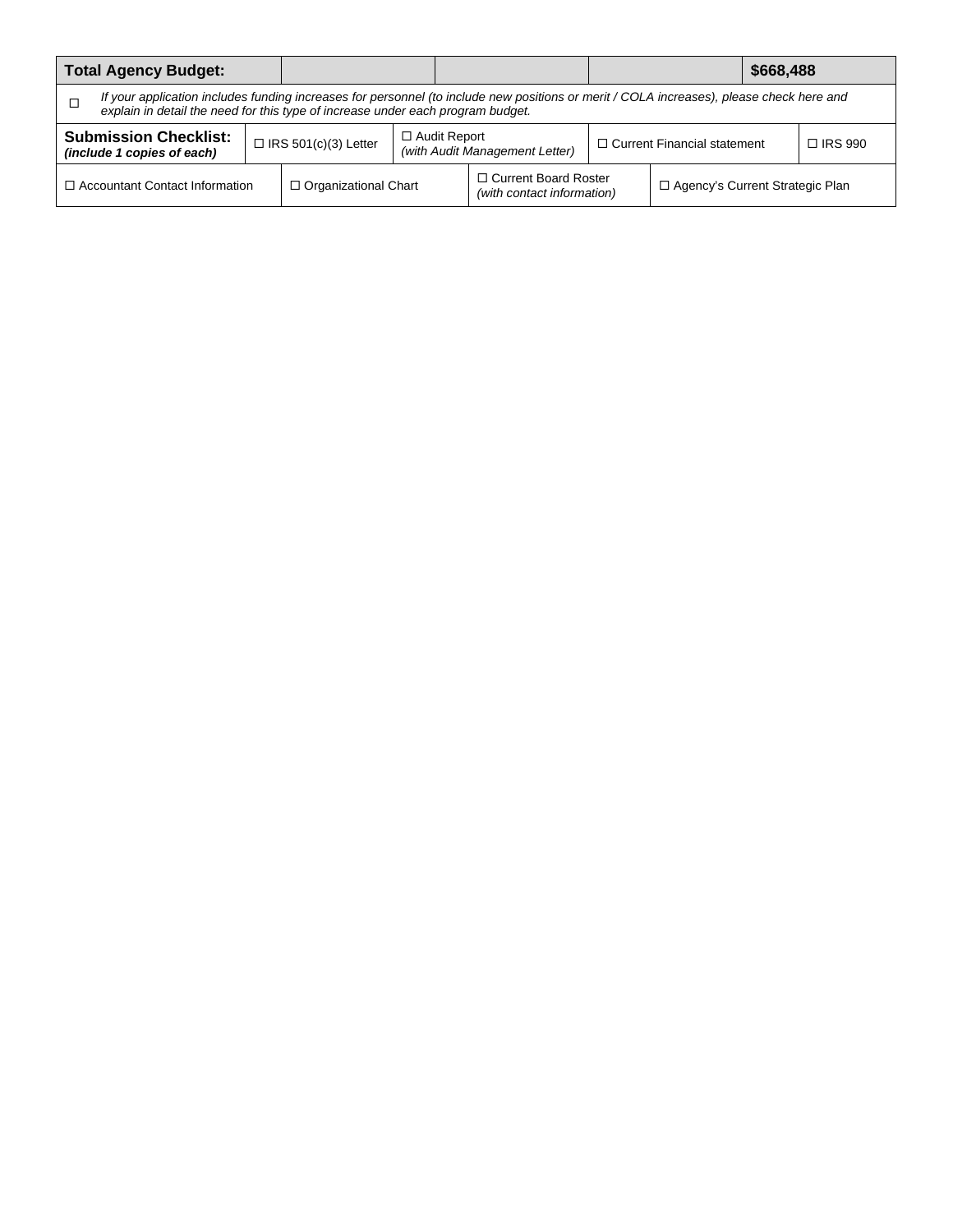Fredericksburg Regional Alliance

### **Agency Administrative Expenses:**

**In the box below, provide an overview of the administrative costs detailed on the face sheet for the agency as a whole. Please provide justification for and specific amounts of administrative costs that are defrayed by locality funds. If your agency is requesting an increase or decrease in administrative funding, please describe, in detail, the reasons for these changes. (The description should not exceed 15 lines of text.)** 

**The Fredericksburg Regional Alliance as mandated and approved by our elected public and private sector Board of Directors is requesting \$1.00 per capita per locality. This is an increase in funding due to the most recent population estimates from the Weldon Cooper Center. 2013 data was used to determine the proper funding levels per public jurisdiction. The reason behind this increase is due to the ever growing population in the region and the ability for the Fredericksburg Regional Alliance to continue to market and provide services which include demographics and research tools for existing industries to continue to grow their businesses while continue to market to new corporations looking to relocate to the Greater Fredericksburg Region.** 

### **Capital Outlay:**

**In the box below, provide an overview of the capital expenses detailed on the face sheet for the agency as a whole. Please provide justification for and specific amounts of capital costs that are defrayed by locality funds. (The description should not exceed 10 lines of text.)** 

**N/A** 

#### **Personnel Expenses (General):**

**In the box below, provide an overview of any increases or decreases in general personnel expenses for the agency. This would include any planned or projected merit or COLA increases, or new positions being requested. Also include a description of any changes to agency benefits structure or cost. (The description should not exceed 10 lines of text.)** 

**N/A**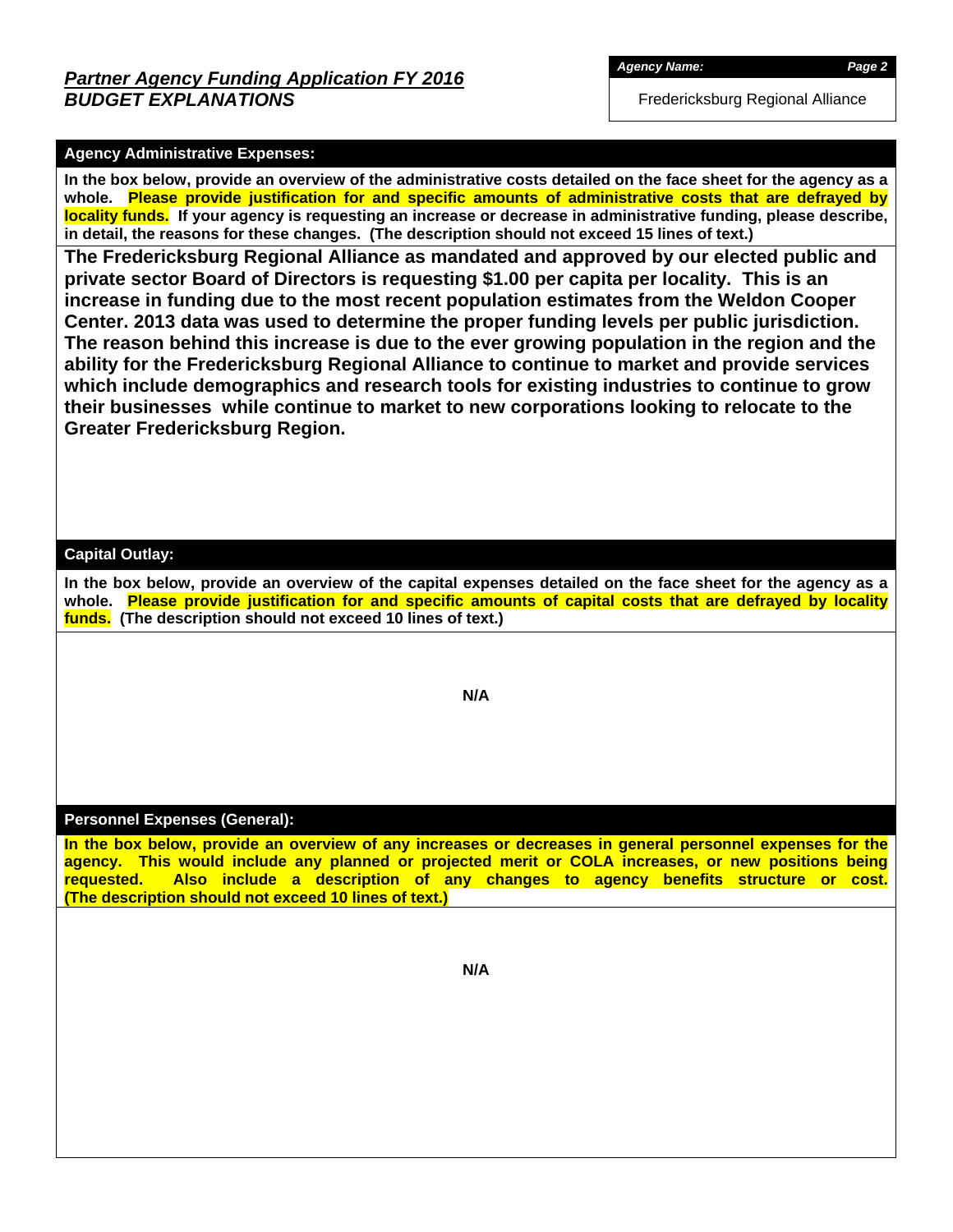# *Partner Agency Funding Application FY 2016 BUDGET EXPLANATIONS*

*Agency Name: Page 3* 

Fredericksburg Regional Alliance

| <b>Budget Information</b>              |                                                                                                                                                                                                                |                        |                         |  |  |  |
|----------------------------------------|----------------------------------------------------------------------------------------------------------------------------------------------------------------------------------------------------------------|------------------------|-------------------------|--|--|--|
|                                        | Please complete the following chart with the financial information for the agency as a whole. In each area include the<br>budget specifically allocated to your agency from each locality/entity listed below. |                        |                         |  |  |  |
|                                        | FY2014 Actual                                                                                                                                                                                                  | <b>FY2015 Budgeted</b> | <b>FY2016 Projected</b> |  |  |  |
| <b>Caroline</b>                        | \$28,826                                                                                                                                                                                                       | \$28,826               | \$29,481                |  |  |  |
| Fredericksburg                         | \$16,650                                                                                                                                                                                                       | \$16,650               | \$27,945                |  |  |  |
| <b>King George</b>                     | \$23,030                                                                                                                                                                                                       | \$23,030               | \$24,460                |  |  |  |
| Spotsylvania                           | \$107,497                                                                                                                                                                                                      | \$107,497              | \$125,555               |  |  |  |
| <b>Stafford</b>                        | \$131,697                                                                                                                                                                                                      | \$131,697              | \$135,141               |  |  |  |
| <b>United Way</b>                      |                                                                                                                                                                                                                |                        |                         |  |  |  |
| <b>Grants</b>                          |                                                                                                                                                                                                                |                        |                         |  |  |  |
| <b>Client Fees</b>                     |                                                                                                                                                                                                                |                        |                         |  |  |  |
| <b>Fundraising</b>                     | \$295,685                                                                                                                                                                                                      | \$362,450              | \$392,450               |  |  |  |
| <b>Other</b> (explain below)           |                                                                                                                                                                                                                |                        |                         |  |  |  |
| <b>Total Agency Budget</b><br>for PD16 | \$637,174                                                                                                                                                                                                      | \$670,150              | \$735,032               |  |  |  |

Detail below what is included in the category 'Other':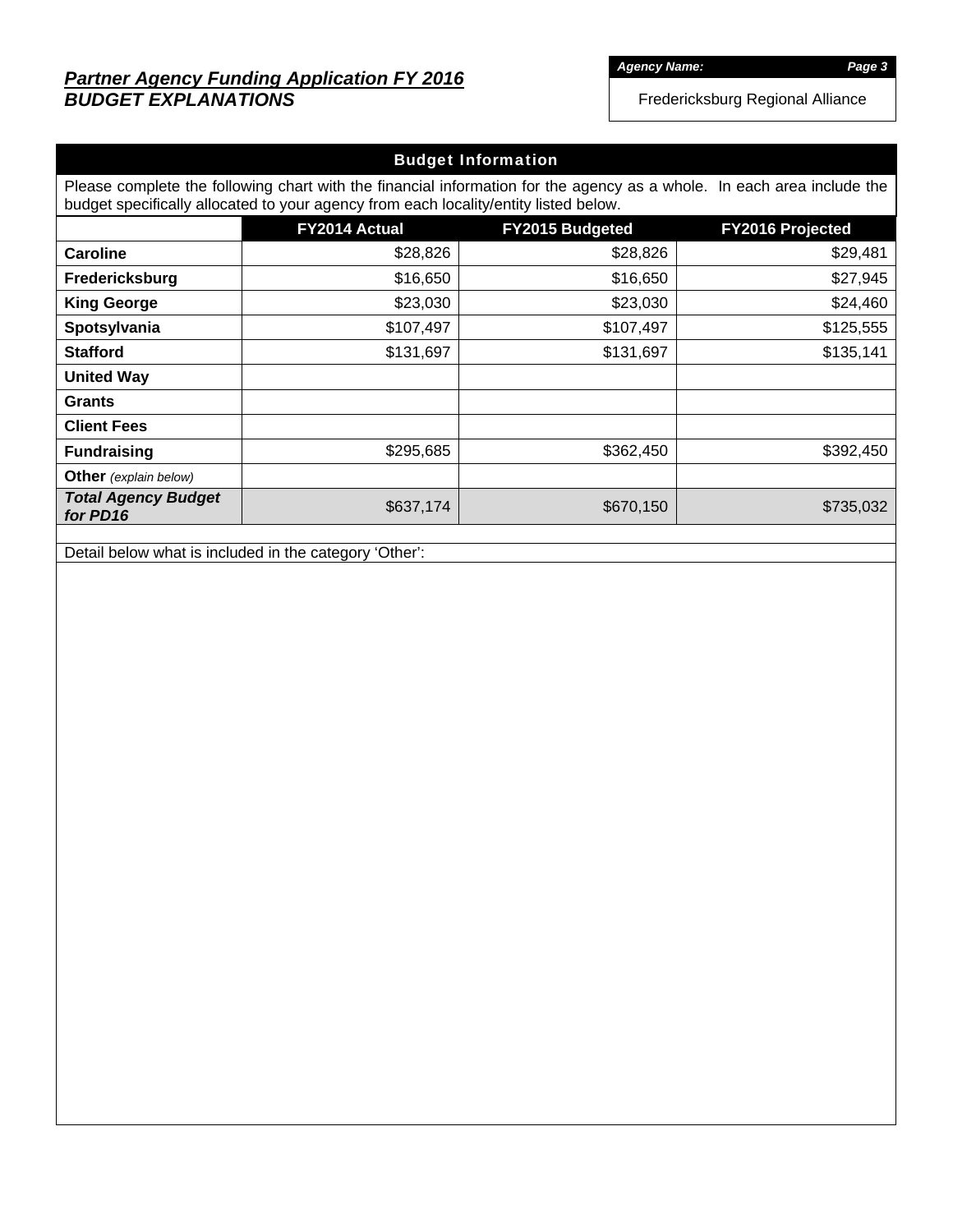# *Partner Agency Funding Application FY 2016 BUDGET EXPLANATIONS*

*Agency Name: Page 4* 

Fredericksburg Regional Alliance

|                        | Please detail below any legislative initiatives or issues that may impact the agency for the upcoming year and how you<br>are planning for them. This could include new legislation that may increase or decrease projected funding at any level<br>(Federal/State/Local), or could affect grants or designated funds as they are currently received. If you are aware of<br>"outside" funding sources that will expire or be reduced on a set cycle or date, please note those below and how you |  |
|------------------------|---------------------------------------------------------------------------------------------------------------------------------------------------------------------------------------------------------------------------------------------------------------------------------------------------------------------------------------------------------------------------------------------------------------------------------------------------------------------------------------------------|--|
| are planning for them. |                                                                                                                                                                                                                                                                                                                                                                                                                                                                                                   |  |
|                        |                                                                                                                                                                                                                                                                                                                                                                                                                                                                                                   |  |
|                        | N/A                                                                                                                                                                                                                                                                                                                                                                                                                                                                                               |  |
|                        |                                                                                                                                                                                                                                                                                                                                                                                                                                                                                                   |  |
|                        |                                                                                                                                                                                                                                                                                                                                                                                                                                                                                                   |  |
|                        |                                                                                                                                                                                                                                                                                                                                                                                                                                                                                                   |  |
|                        |                                                                                                                                                                                                                                                                                                                                                                                                                                                                                                   |  |
|                        |                                                                                                                                                                                                                                                                                                                                                                                                                                                                                                   |  |
|                        |                                                                                                                                                                                                                                                                                                                                                                                                                                                                                                   |  |
|                        |                                                                                                                                                                                                                                                                                                                                                                                                                                                                                                   |  |
|                        | Please detail below any identified agency needs or areas of concern that are currently not being addressed in your<br>funding request. This could include training or technical assistance for specific areas, administrative support for a<br>program or service, evaluation of current programs, or consultation for strategic planning, board support, or fundraising.                                                                                                                         |  |
|                        |                                                                                                                                                                                                                                                                                                                                                                                                                                                                                                   |  |
|                        | N/A                                                                                                                                                                                                                                                                                                                                                                                                                                                                                               |  |
|                        |                                                                                                                                                                                                                                                                                                                                                                                                                                                                                                   |  |
|                        |                                                                                                                                                                                                                                                                                                                                                                                                                                                                                                   |  |
|                        |                                                                                                                                                                                                                                                                                                                                                                                                                                                                                                   |  |
|                        |                                                                                                                                                                                                                                                                                                                                                                                                                                                                                                   |  |
|                        |                                                                                                                                                                                                                                                                                                                                                                                                                                                                                                   |  |
|                        |                                                                                                                                                                                                                                                                                                                                                                                                                                                                                                   |  |
|                        |                                                                                                                                                                                                                                                                                                                                                                                                                                                                                                   |  |
|                        |                                                                                                                                                                                                                                                                                                                                                                                                                                                                                                   |  |
|                        |                                                                                                                                                                                                                                                                                                                                                                                                                                                                                                   |  |
|                        |                                                                                                                                                                                                                                                                                                                                                                                                                                                                                                   |  |
|                        |                                                                                                                                                                                                                                                                                                                                                                                                                                                                                                   |  |
|                        |                                                                                                                                                                                                                                                                                                                                                                                                                                                                                                   |  |
|                        |                                                                                                                                                                                                                                                                                                                                                                                                                                                                                                   |  |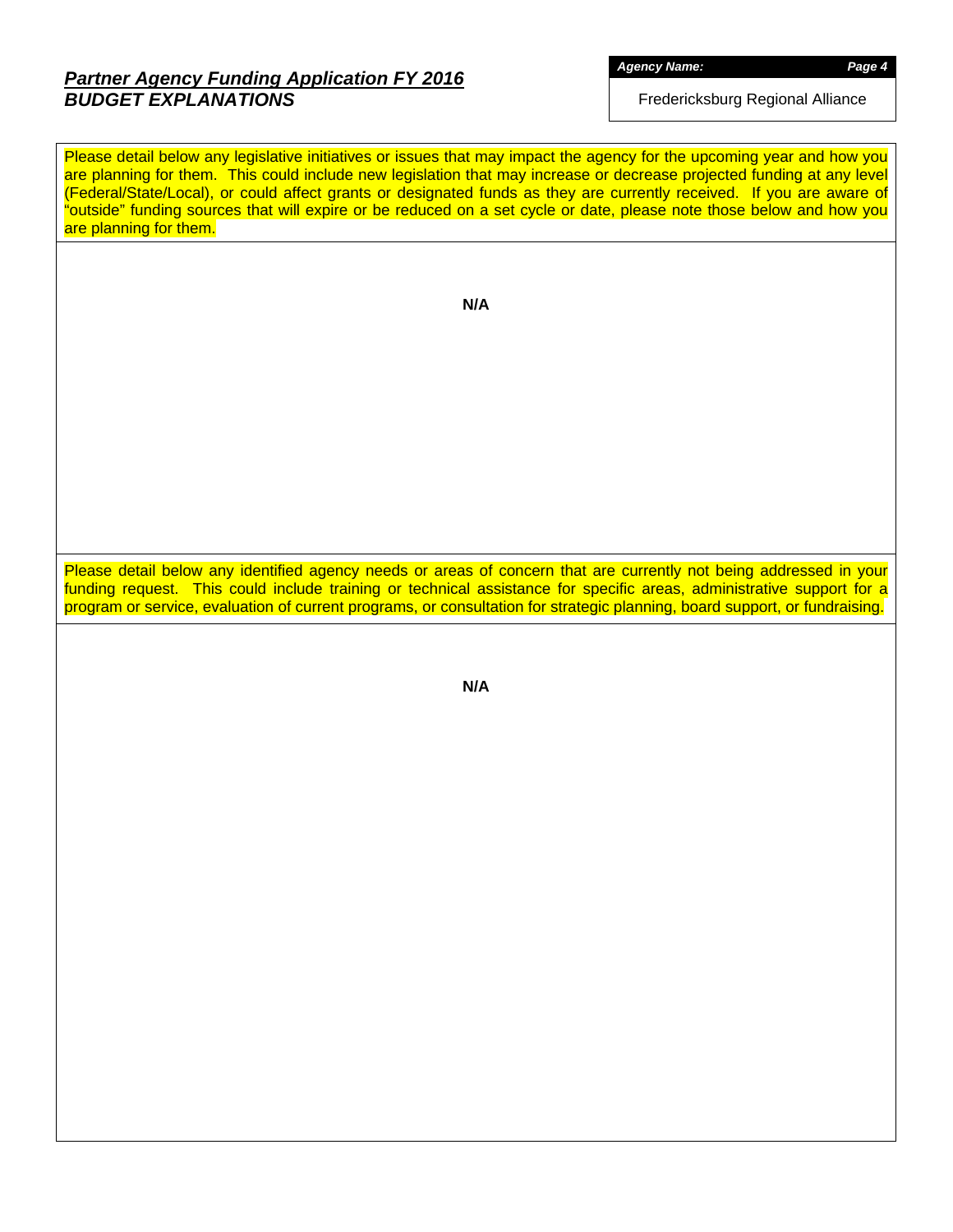*Agency Name: Page 5* 

Fredericksburg Regional Alliance

| application.            | Please use the area below to provide any locality specific notes or statements that may be relevant to your |
|-------------------------|-------------------------------------------------------------------------------------------------------------|
| City of Fredericksburg: |                                                                                                             |
|                         |                                                                                                             |
|                         | Please see attached Annual Report, Marketing Plan and corresponding Marketing Budget.                       |
|                         |                                                                                                             |
|                         |                                                                                                             |
| Caroline County:        |                                                                                                             |
|                         |                                                                                                             |
|                         | Please see attached Annual Report, Marketing Plan and corresponding Marketing Budget.                       |
|                         |                                                                                                             |
|                         |                                                                                                             |
| King George County:     |                                                                                                             |
|                         | Please see attached Annual Report, Marketing Plan and corresponding Marketing Budget.                       |
|                         |                                                                                                             |
|                         |                                                                                                             |
| Spotsylvania County:    |                                                                                                             |
|                         |                                                                                                             |
|                         | Please see attached Annual Report, Marketing Plan and corresponding Marketing Budget.                       |
|                         |                                                                                                             |
|                         |                                                                                                             |
| <b>Stafford County:</b> |                                                                                                             |
|                         | Please see attached Annual Report, Marketing Plan and corresponding Marketing Budget.                       |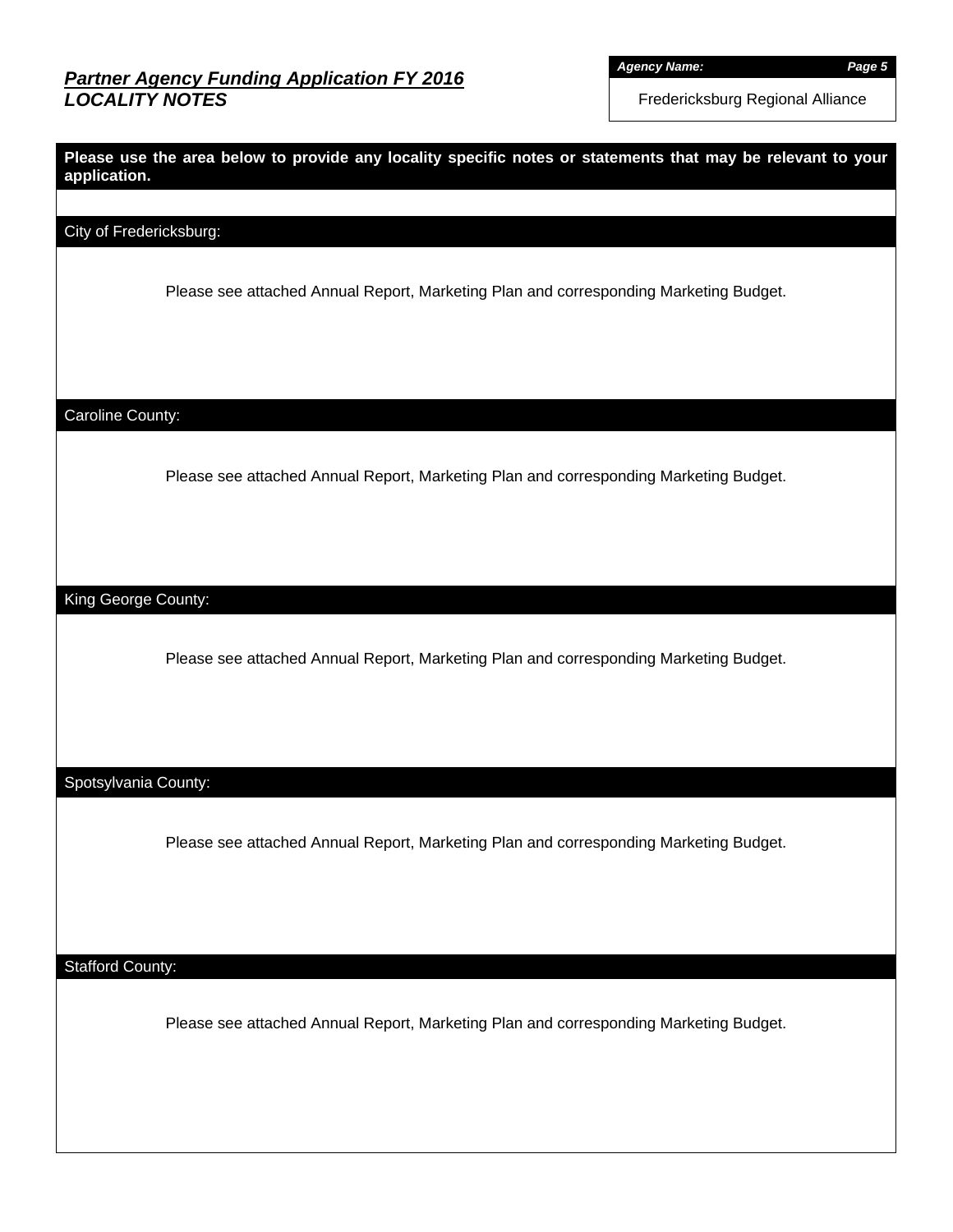*Partner Agency Funding Application FY2016 PROGRAM INFORMATION* 

*Program Name: Page* 

Fredericksburg Regional Alliance

| Each agency submitting a funding request must fill out the following pages for each program<br>serving citizens within the region and for which funding is requested. Any incomplete                                                                                                                                                                                                                                                                                                                                                                                                                                                                                                                                                                                                                                                                                                  |                                                                                                                                                                                                                                                                                                                                                                                              |        |                        |                   |  |  |
|---------------------------------------------------------------------------------------------------------------------------------------------------------------------------------------------------------------------------------------------------------------------------------------------------------------------------------------------------------------------------------------------------------------------------------------------------------------------------------------------------------------------------------------------------------------------------------------------------------------------------------------------------------------------------------------------------------------------------------------------------------------------------------------------------------------------------------------------------------------------------------------|----------------------------------------------------------------------------------------------------------------------------------------------------------------------------------------------------------------------------------------------------------------------------------------------------------------------------------------------------------------------------------------------|--------|------------------------|-------------------|--|--|
| applications or programs that do not have a full application will not be considered for funding.                                                                                                                                                                                                                                                                                                                                                                                                                                                                                                                                                                                                                                                                                                                                                                                      |                                                                                                                                                                                                                                                                                                                                                                                              |        |                        |                   |  |  |
| PLEASE do not include any unrequested information. Each locality reserves the right to request                                                                                                                                                                                                                                                                                                                                                                                                                                                                                                                                                                                                                                                                                                                                                                                        |                                                                                                                                                                                                                                                                                                                                                                                              |        |                        |                   |  |  |
|                                                                                                                                                                                                                                                                                                                                                                                                                                                                                                                                                                                                                                                                                                                                                                                                                                                                                       | additional information once the application has been submitted.                                                                                                                                                                                                                                                                                                                              |        |                        |                   |  |  |
| <b>Program Name:</b>                                                                                                                                                                                                                                                                                                                                                                                                                                                                                                                                                                                                                                                                                                                                                                                                                                                                  | <b>Marketing &amp; Business Development</b><br><b>Advertising/Branding Region Market Analysis</b><br><b>Services: Existing Industry &amp; Workforce</b><br><b>Development</b>                                                                                                                                                                                                                |        | Is this a new program? | $\Box$ Yes $X$ No |  |  |
| <b>Program Contact:</b>                                                                                                                                                                                                                                                                                                                                                                                                                                                                                                                                                                                                                                                                                                                                                                                                                                                               | <b>Curry Roberts</b>                                                                                                                                                                                                                                                                                                                                                                         | Title: | President              |                   |  |  |
| Telephone Number:                                                                                                                                                                                                                                                                                                                                                                                                                                                                                                                                                                                                                                                                                                                                                                                                                                                                     | 540-361-7373                                                                                                                                                                                                                                                                                                                                                                                 |        |                        |                   |  |  |
| E-Mail Address:                                                                                                                                                                                                                                                                                                                                                                                                                                                                                                                                                                                                                                                                                                                                                                                                                                                                       | croberts@fra-yes.org                                                                                                                                                                                                                                                                                                                                                                         |        |                        |                   |  |  |
|                                                                                                                                                                                                                                                                                                                                                                                                                                                                                                                                                                                                                                                                                                                                                                                                                                                                                       |                                                                                                                                                                                                                                                                                                                                                                                              |        |                        |                   |  |  |
|                                                                                                                                                                                                                                                                                                                                                                                                                                                                                                                                                                                                                                                                                                                                                                                                                                                                                       | 1. Program Purpose/Description: (the following description should not exceed 10 lines of text)                                                                                                                                                                                                                                                                                               |        |                        |                   |  |  |
|                                                                                                                                                                                                                                                                                                                                                                                                                                                                                                                                                                                                                                                                                                                                                                                                                                                                                       | Please see Attached FRA Four Year Economic Development Strategic Plan FY-2013-2016 and Marketing Plan.                                                                                                                                                                                                                                                                                       |        |                        |                   |  |  |
|                                                                                                                                                                                                                                                                                                                                                                                                                                                                                                                                                                                                                                                                                                                                                                                                                                                                                       | The FRA Board Approved Strategic and Marketing Plans provide Program Components and Goals that will<br>guide the Alliance staff over the next year.                                                                                                                                                                                                                                          |        |                        |                   |  |  |
|                                                                                                                                                                                                                                                                                                                                                                                                                                                                                                                                                                                                                                                                                                                                                                                                                                                                                       | 2. Justification of Need: (Please state clearly why this service should be provided to the citizens of the region and why the localities should<br>consider this funding request. If this is a new program, be sure to include the benefit to the region for funding a new request. The following<br>should not exceed 10 lines of text, and should include the most recent data available.) |        |                        |                   |  |  |
| In cooperation with the Virginia Economic Development (VEDP) Prospect Handling Protocol, the FRA actively engages<br>state economic development resources in order to facilitate the project process with the localities. The FRA is the region's<br>only "one stop" resource for crucial information, services, and regional coordination that increases the Fredericksburg<br>Region's global competitiveness by: Providing a single contact for corporate executives and site consultants, which<br>decreases the time and money needed to collect community information, increases the likelihood of being considered for a<br>re-location or expansion project, and improves the regional business climate by showing prospective and existing<br>corporate companies the cohesiveness, efficiency, and public/private cooperation existing within the Fredericksburg<br>Region. |                                                                                                                                                                                                                                                                                                                                                                                              |        |                        |                   |  |  |
| The Fredericksburg Regional Alliance (FRA) provides information and professional business services in order to facilitate<br>prospects and lead generation for localities that represent the opportunity to create jobs, increase the inflow of capital<br>investment and expand and diversify the tax base throughout the Regional economy. Over the past year, the FRA sent 26<br>different projects to the localities and responded to over 500 requests for information.                                                                                                                                                                                                                                                                                                                                                                                                          |                                                                                                                                                                                                                                                                                                                                                                                              |        |                        |                   |  |  |
| In today's globally competitive business environment, proactive Regional Economic Development is vital in order to<br>expand and diversify the industrial base, provide much needed public sector revenue, and to facilitate the creation of<br>sustainable industries that provide quality employment opportunities for the citizens of the Fredericksburg Region.                                                                                                                                                                                                                                                                                                                                                                                                                                                                                                                   |                                                                                                                                                                                                                                                                                                                                                                                              |        |                        |                   |  |  |
| 3.<br><b>Program Collaboration:</b> (The following should describe, in detail, examples of collaborative efforts and key partnerships between your<br>program and other programs or agencies in the area, and should not exceed 10 lines of text.)                                                                                                                                                                                                                                                                                                                                                                                                                                                                                                                                                                                                                                    |                                                                                                                                                                                                                                                                                                                                                                                              |        |                        |                   |  |  |